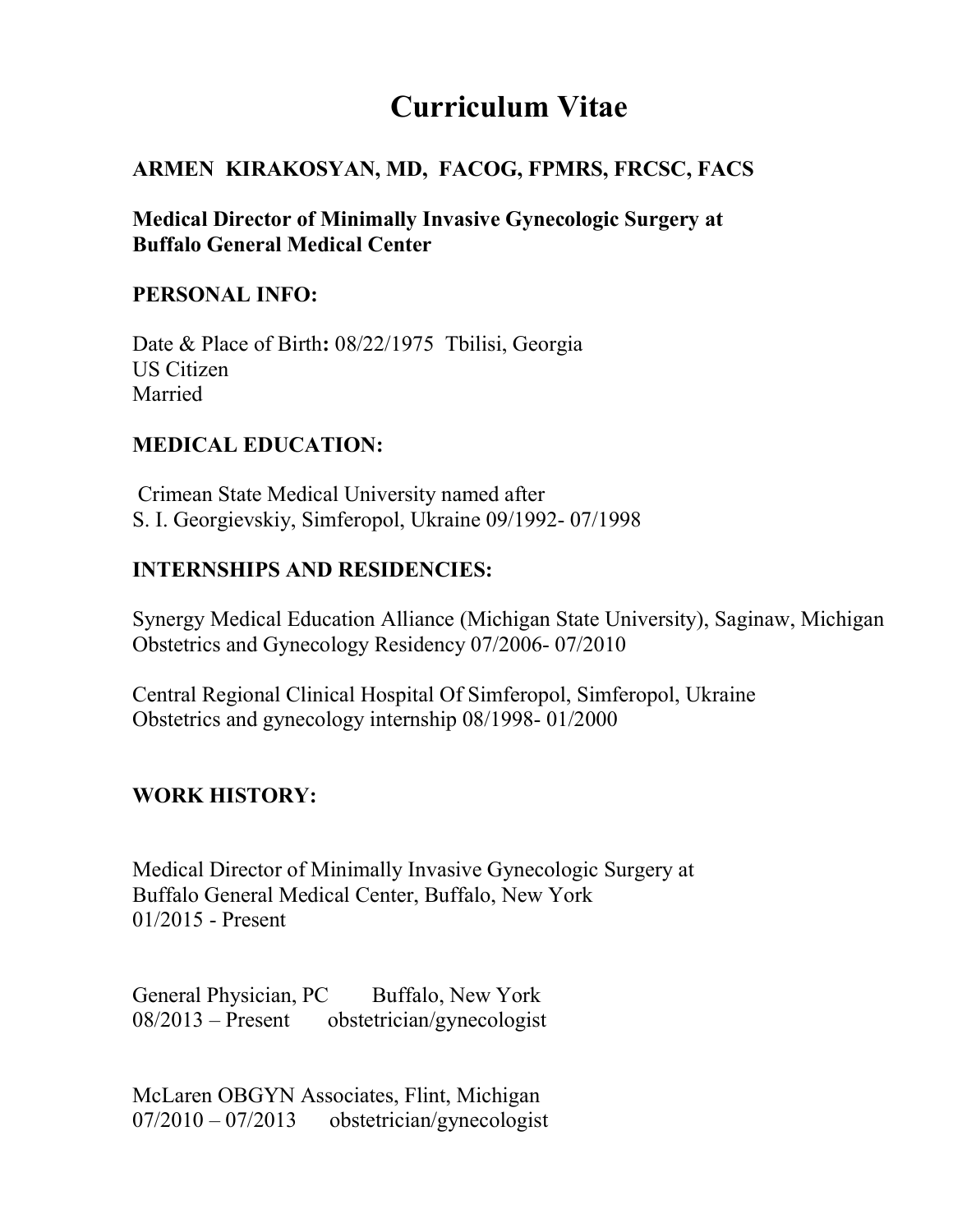Mirnovsky Hospital, Simferopol, Ukraine 11/ 2000 – 08/ 2002 obstetrician/gynecologist

Central Regional Clinical Hospital of Simferopol, Simferopol, Ukraine 02/ 2000 – 08/ 2002 obstetrician/gynecologist

# CERTIFICATION:

Certified by American Board of Obstetrics and Gynecology , January 2012 Certified by Royal College of Physicians and Surgeons of Canada, May 2012 Certified by Collège des médecins du Québec, Nov 2012 Female Pelvic Medicine and Reconstructive Surgery subspeciality certification June, 2015 Fellow of the American College of Obstetricians and Gynecologists Fellow of the Royal College of Physicians and Surgeons of Canada Fellow of the American College of Surgeons CREOG leadership course, May 2009 ECFMG certified, Sep 2005 Certified specialist in OB/GYN, Jan 2000, Ukraine

# PROFESSIONAL SOCIETIES:

American College of Obstetricians and Gynecologists (ACOG) Society of Obstetricians and Gynecologists of Canada (SOGC) American Urogynecologic Society American Association of Gynecologic Laparoscopists International Urogynecological Association American Medical Association Michigan State Medical Society New York State Medical Society

# CLINICAL AND ACADEMIC APPOINTMENTS:

University at Buffalo - Clinical Assistant Professor (OB/GYN Department) March 2014 - Present Michigan State University - Clinical Assistant Professor (OB/GYN Department) 2010 - 2013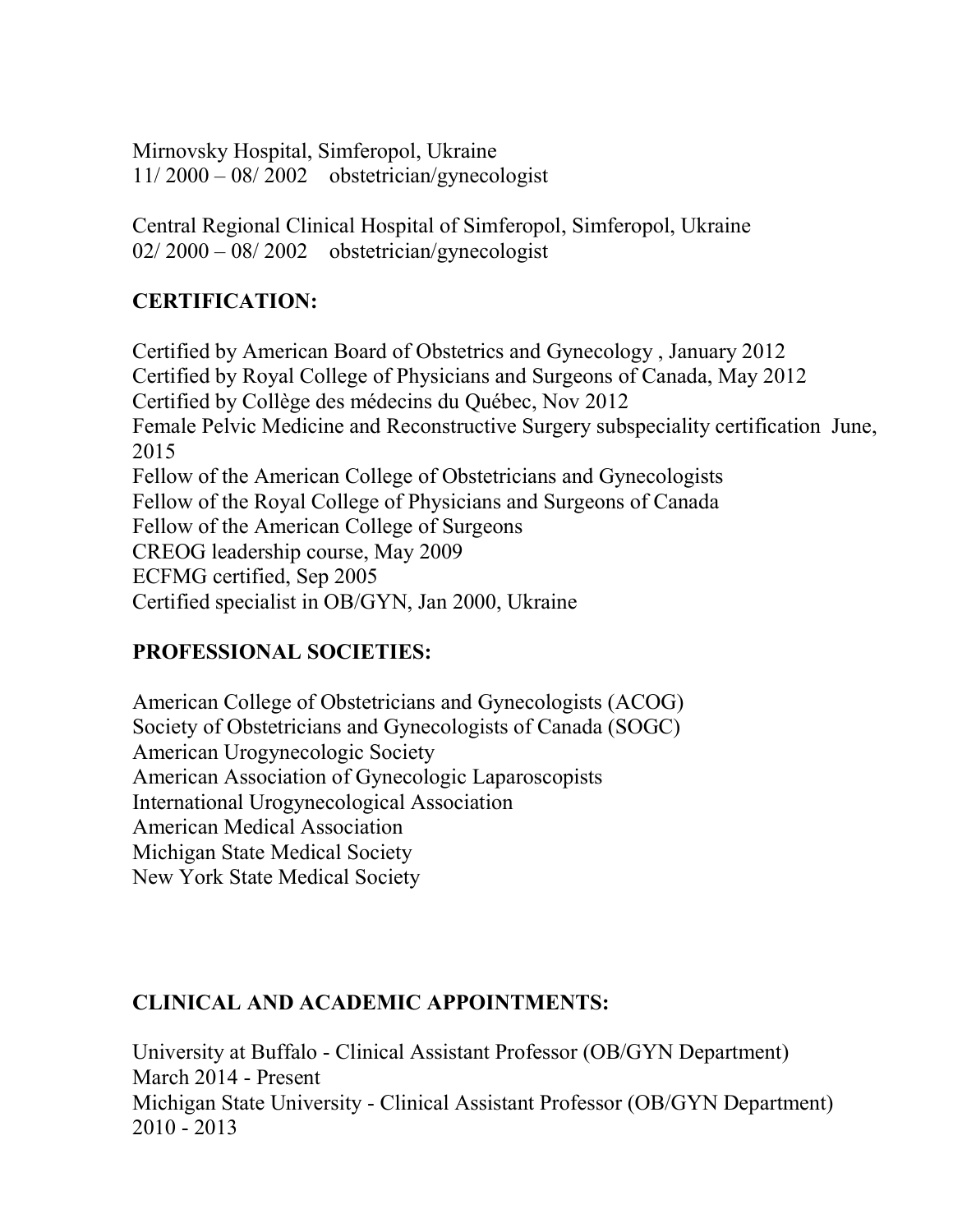Michigan State University - Clinical Instructor (OB/GYN Department)  $2006 - 2010$ Administrative Chief Resident at Synergy Medical Education Alliance (2009-2010 academic year) Robotic Committee member (McLaren Flint Hospital)  $2010 - 2013$ Pharmacy and Therapeutics Committee member (McLaren Flint Hospital)  $2011 - 2013$ 

# LANGUAGE FLUENCY:

Russian, Armenian, Ukrainian

## SPECIAL INTERESTS:

Minimally invasive gynecology, Advance Laparoscopy, Single port laparoscopic surgery, Robotic surgery, Urogynecology

## AWARDS:

America's Top Obstetricians and Gynecologists in 2012, 2013 and 2014 by Consumers Research Council of America

## RESEARCH:

- "Does Immediate Preoperative Laparoscopic Simulation Improve the Educational Experience for Physicians in Training?" K.Sakhel M.D, A. Kirakosyan M.D., E. O'Brien, M.D, S. Vance M.D, J. C. Lukban M.D poster presentation at  $35<sup>th</sup>$  Annual SGS meeting, New Orleans, March 30 - April 1, 2009
- "Comparison between Robot-Assisted Laparoscopic Hysterectomy and Total Laparoscopic Hysterectomy: A Cohort Study." Khaled Sakhel, MD, Armen Kirakosyan, MD, Suneet Chauhan, MD, James Lukban, MD, and James Hines, MD. ISRN Minimally Invasive Surgery, vol. 2012, Article ID 408127, 4 pages, 2012. doi:10.5402/2012/408127.